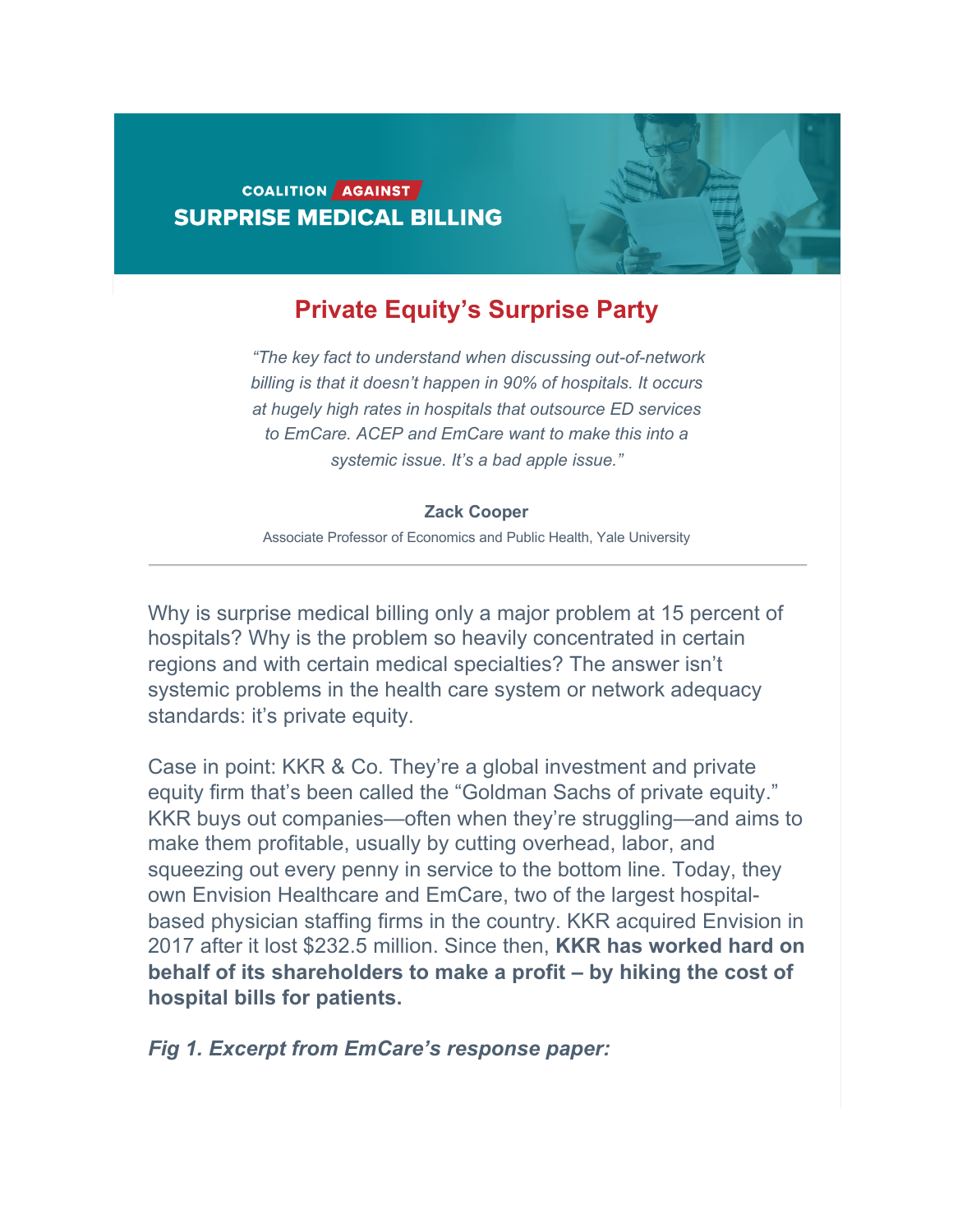#### 4.3 Incentives Facing the Hospital

The premise is that in order to maintain market reputation, hospitals would have to subsidize the contracted physicians to not balance bill. However, it does not state that hospitals determine a competitive market rate to avoid balance bill. We dispute that "a hospital does not benefit directly from physicians engaging in out-of-network billing" (page 19). Hospitals do benefit directly when higher outof-network insurance payments rather than hospital subsidies to the emergency physicians, enable the hospital to recruit, retain, and expand high-quality, board certified emergency physicians.

The fact that the study identified 16 EmCare-staffed hospitals during a five-year period argues that:

- The hospital's chief quality measure of patient satisfaction was met, if not increasing.
- The hospital's financial viability and stability had been secured, and was being assured by contract renewals year-after-year.
- The hospital valued the continuity of high quality clinical care from year-to-year as evidenced by the contract continuations.

#### 5.1 Lasso and Within HRR Variation in Hospital's Out-of-Network Billing Rates

EmCare's (alleged) increase of out-of-network rates by 24% does not reference what is gained - gained revenue for recruiting and retaining board certified and highly qualified clinicians who may not otherwise be available, increased staffing to shorten wait times, higher patient satisfaction feedback and scores and better clinical outcomes.

**And Envision doesn't even try to deny this profit-on-the-backs-ofpatients strategy.** When researchers at Yale University published a study detailing how surprise billing soars when Envision enters a hospital, its response to the paper admits that physicians engaging in out-of-network billing benefits hospitals. They come right out and say that when Envision and EmCare increase out-of-network billing rates, there is something gained: revenue for them.

**The relationship between Envision, Emcare, and surprise medical billing is a well-documented business strategy. At 50 percent of U.S. hospitals, out-of-network billing rates comprise less than 2 percent of claims. For 15 percent of hospitals, however, 80 percent of visits result in a surprise bill – and it all starts when Envision and EmCare come to town.**

In hospitals where EmCare works, average out-of-network billing rates in emergency departments averages 62 percent. It wasn't always like that at those hospitals. The Yale researchers looked at data from 2011 to 2015 and found that **after EmCare took over the management of**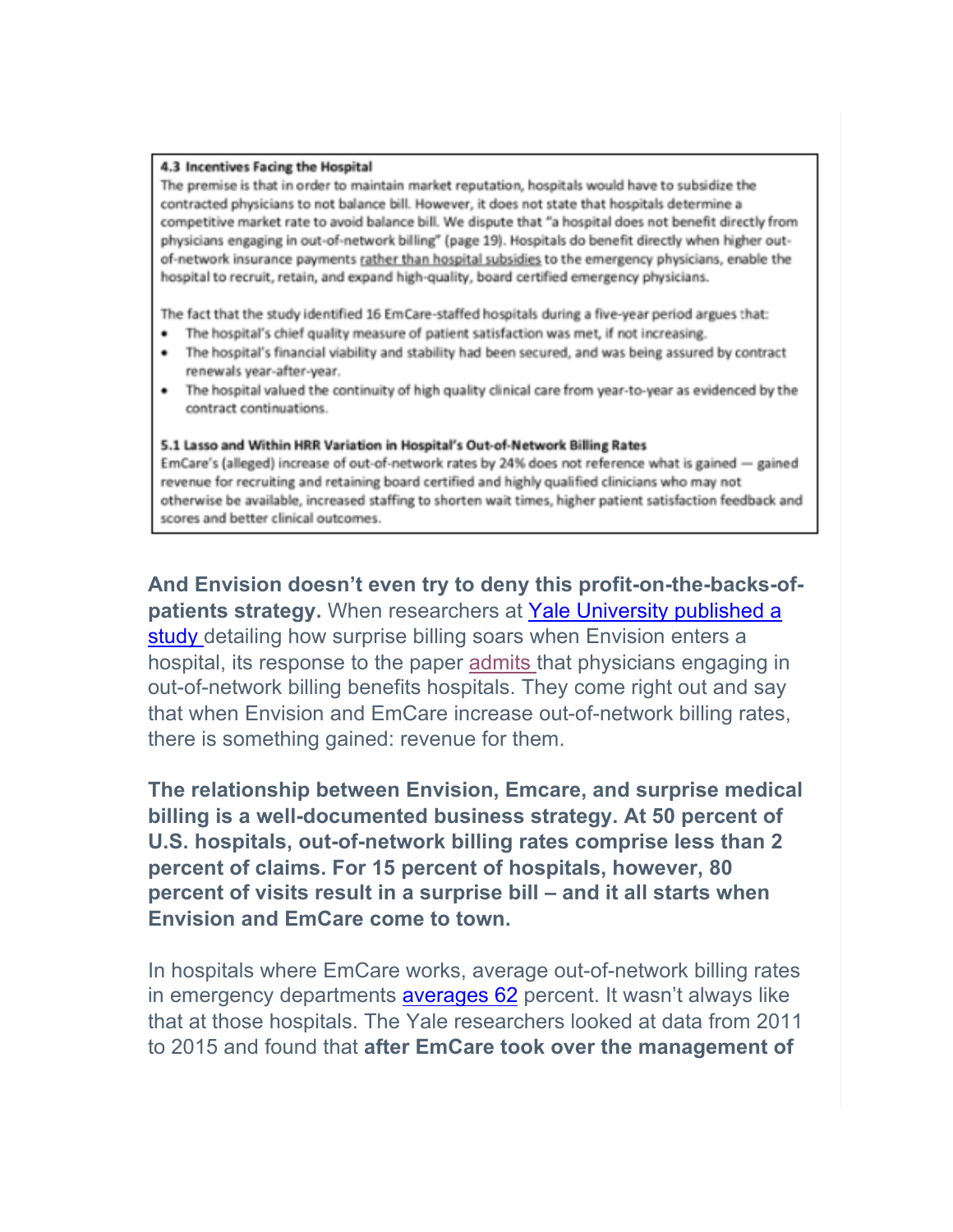# **emergency services at hospitals with previously low out ofnetwork rates, they raised out-of-network rates by over 81 percent.**

Why did EmCare take previously in-network physicians out-ofnetwork? The study found that the firm increased charges by 96 percent compared to the charges billed by previous physician groups.

Here's how EmCare works:

- 1. Buy up most of the local emergency physicians
- 2. Take them out of insurance networks
- 3. Nearly double what they charge
- 4. Profit

**It's great for EmCare's balance sheet and devastating for the rest of us**. At these hospitals, health insurance providers helped patients out by picking up more of the cost of charges – but that meant higher premiums for everyone. Because even when these doctors remain out-of-network, most health plans still negotiate on behalf of the consumer and pay EmCare something to satisfy the demands in their bill. This study found that after EmCare took over an emergency department, the main insurer had to start paying 122 percent more in charges, which means higher premiums for everyone they cover, resulting in an 83 percent increase in patient cost-sharing. For the 1 in 6 Americans who receive a surprise bill from the emergency department – including the majority of patients at an Envision or EmCare hospital – that increase may bankrupt them, but it's how Envision got on a path to avoid bankruptcy.

> *"For a patient needing care with the highest-level billing code, the hospital's previous physicians had been charging \$467; EmCare's charged \$1,649." - The New York Times on Newport Hospital and Health Services*

KKR saw this market failure as an opportunity. And with 1 in 6 visits to the emergency room resulting in a surprise bill that pads their profits, it seems to have worked.